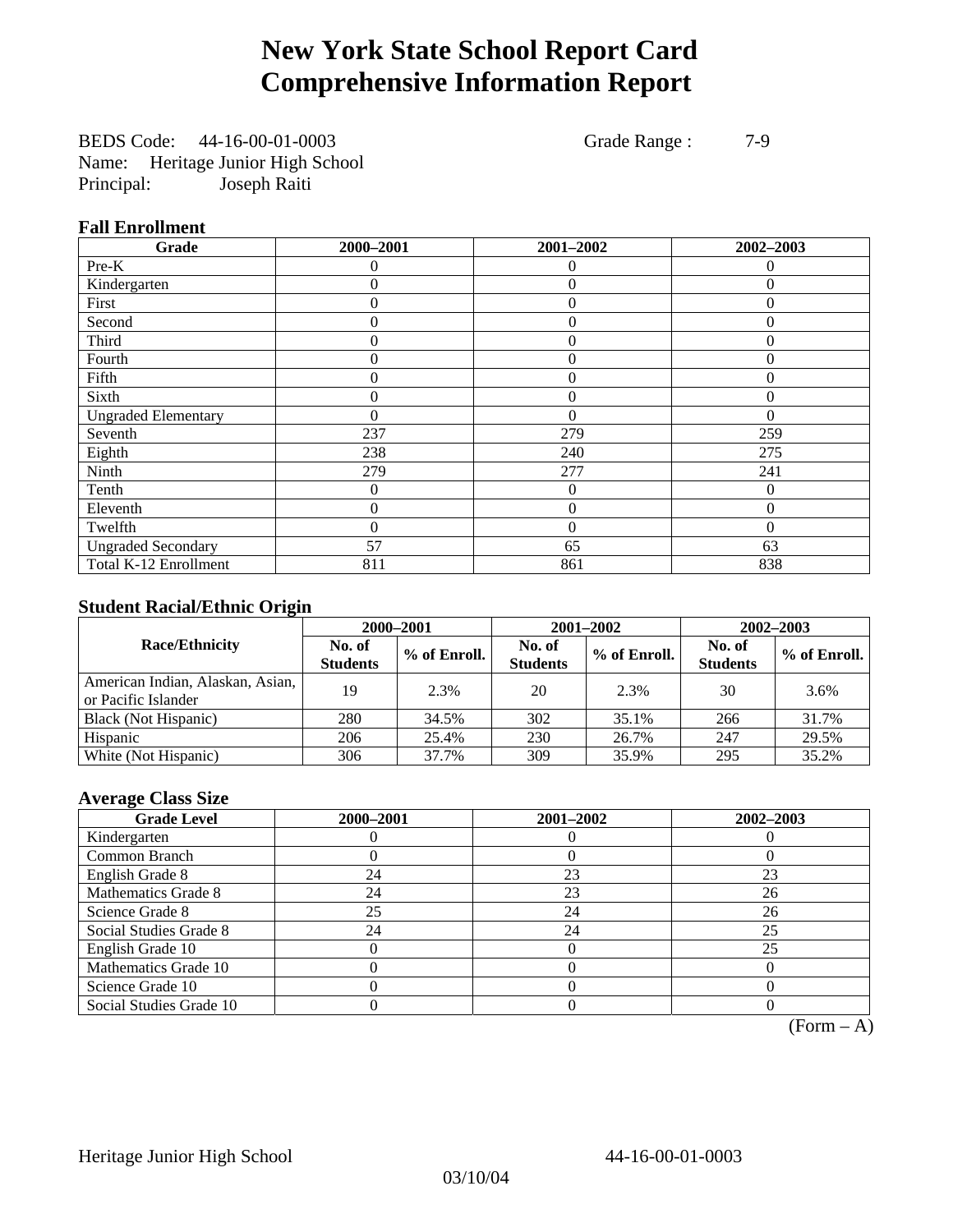### **District Need to Resource Capacity Category**

| <b>N/RC Category</b> | <b>Description</b>                                                   |
|----------------------|----------------------------------------------------------------------|
|                      | This is an urban or suburban school district with high student needs |
|                      | in relation to district resource capacity.                           |

## **Similar School Group and Description**

| <b>Similar School Group</b> | <b>Description</b>                                                    |
|-----------------------------|-----------------------------------------------------------------------|
|                             | All schools in this group are middle level schools in urban or        |
| 26                          | suburban school districts with high student needs in relation to      |
|                             | district resources. The schools in this group are in the middle range |
|                             | of student needs for middle level schools in these districts.         |

All schools within the same N/RC category are divided into three similar school groups defined by the percentage of students in the school who are eligible for the free-lunch program and/or who are limited English proficient (also known as English language learners).

### **Student Demographics Used To Determine Similar Schools Group**

| . .                               | 2000-2001 |         | $2001 - 2002$ |         | $2002 - 2003$ |         |
|-----------------------------------|-----------|---------|---------------|---------|---------------|---------|
|                                   | Count     | Percent | Count         | Percent | Count         | Percent |
| <b>Limited English Proficient</b> | 18        | 2.2%    | 22            | 2.6%    | 20            | 2.4%    |
| <b>Eligible for Free Lunch</b>    | 369       | 45.5%   | 350           | 40.6%   | 375           | 44.8%   |

### **Attendance and Suspension**

|                               | 1999–2000       |         | 2000-2001       |         | $2001 - 2002$   |         |
|-------------------------------|-----------------|---------|-----------------|---------|-----------------|---------|
|                               | No. of          | $%$ of  | No. of          | $%$ of  | No. of          | $%$ of  |
|                               | <b>Students</b> | Enroll. | <b>Students</b> | Enroll. | <b>Students</b> | Enroll. |
| <b>Annual Attendance Rate</b> |                 | 91.8%   |                 | 90.0%   |                 | 89.7%   |
| <b>Student Suspensions</b>    | 102             | 12.0%   | 193             | 23.8%   | 226             | 26.3%   |

### **Student Socioeconomic and Stability Indicators (Percent of Enrollment)**

|                          | 2000–2001 | 2001-2002 | 2002-2003 |
|--------------------------|-----------|-----------|-----------|
| <b>Reduced Lunch</b>     | 12.5%     | $1.0\%$   | 1.9%      |
| <b>Public Assistance</b> | $1-20%$   | $1-20%$   | 21-30%    |
| <b>Student Stability</b> | 98%       | 89%       | 100%      |

### **Staff Counts**

| <b>Staff</b>                          | 2002-2003 |
|---------------------------------------|-----------|
| <b>Total Teachers</b>                 | 69        |
| <b>Total Other Professional Staff</b> | 12        |
| <b>Total Paraprofessionals</b>        | NΑ        |
| Teaching Out of Certification*        | 18        |
| Teachers with Temporary Licenses      |           |

\*Teaching out of certification more than on an incidental basis. Teachers with temporary licenses are also counted as teaching out of certification.

 $(Form - B)$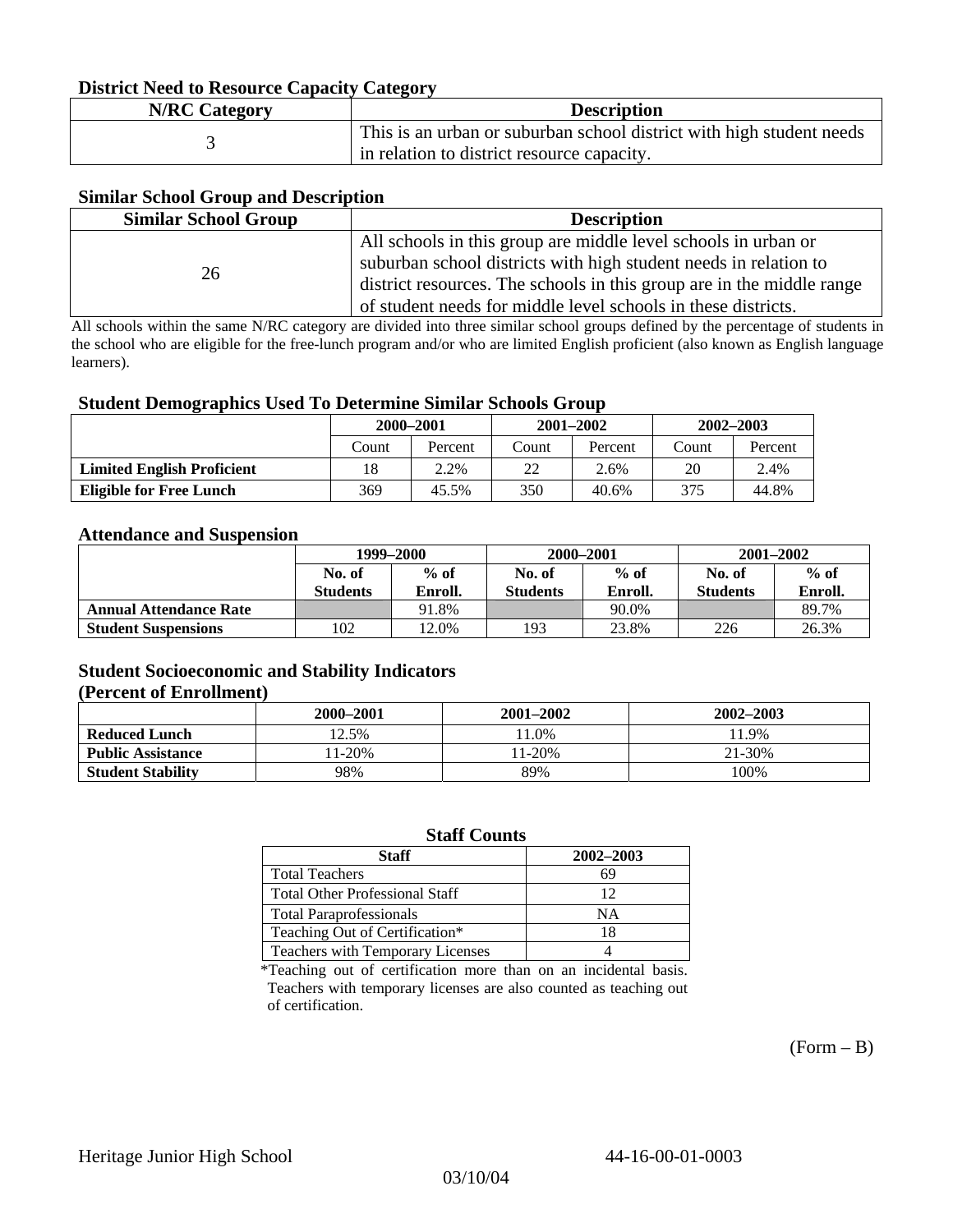## **High School Graduates and Noncompleters**

| mgn benoor Grauuates Larming Regents Diplomas |                       |                                   |                                                    |                       |                                   |                                                    |                       |                                   |                                                    |  |
|-----------------------------------------------|-----------------------|-----------------------------------|----------------------------------------------------|-----------------------|-----------------------------------|----------------------------------------------------|-----------------------|-----------------------------------|----------------------------------------------------|--|
|                                               | 2000-2001             |                                   |                                                    |                       | 2001-2002                         |                                                    |                       | 2002-2003                         |                                                    |  |
|                                               | <b>Total</b><br>Grads | <b>Regents</b><br><b>Diplomas</b> | $\frac{0}{0}$<br><b>Regents</b><br><b>Diplomas</b> | <b>Total</b><br>Grads | <b>Regents</b><br><b>Diplomas</b> | $\frac{0}{0}$<br><b>Regents</b><br><b>Diplomas</b> | <b>Total</b><br>Grads | <b>Regents</b><br><b>Diplomas</b> | $\frac{0}{0}$<br><b>Regents</b><br><b>Diplomas</b> |  |
| General<br>Education                          | $\Omega$              |                                   | 0%                                                 | 0                     |                                   | 0%                                                 |                       |                                   | 0%                                                 |  |
| Students with<br><b>Disabilities</b>          |                       |                                   | 0%                                                 | 8                     | $\Omega$                          | 0%                                                 | $\theta$              |                                   | 0%                                                 |  |
| All Students                                  | $\Omega$              |                                   | 0%                                                 |                       |                                   | 0%                                                 |                       |                                   | 0%                                                 |  |

## **High School Graduates Earning Regents Diplomas\***

\*Only students awarded local diplomas (including local diplomas with Regents endorsements) are counted as high school graduates. Because of a change in data collection procedures during the 2001–2002 school year, diploma counts and percentage of graduates earning Regents diplomas are not necessarily comparable between years. Data for the 2000-2001 school year include January, June and August 2001 graduates; data for the 2001-2002 school year include January and June 2002 graduates; data for the 2002–2003 school year include August 2002 and January and June 2003 graduates.

## **Distribution of 2002–2003 Graduates (All Students)**

|               | To 4-vear<br>College | To 2-vear<br>College | To Other Post-<br><b>Secondary</b> | <b>To the Military</b> | <b>Employment</b> | Other |
|---------------|----------------------|----------------------|------------------------------------|------------------------|-------------------|-------|
| <b>Number</b> |                      |                      |                                    |                        |                   |       |
| Percent       | 0%                   | 0%                   | 0%                                 | 0%                     | 0%                | 0%    |

### **Number of High School Completers with Disabilities in 2002–2003**

| Graduates*<br>(a) | <b>Regents</b><br><b>Diplomas</b><br>b) | <b>IEP Diplomas</b><br>or Certificates<br>'c. | All 2002-2003<br><b>Completers</b><br>(a+c) |
|-------------------|-----------------------------------------|-----------------------------------------------|---------------------------------------------|
|                   |                                         |                                               |                                             |

\*Local Diplomas (including local diplomas with Regents endorsements)

### **High School Noncompletion Rates**

|                     |                            | 2000-2001       |         | 2001-2002       |         | 2002-2003       |         |
|---------------------|----------------------------|-----------------|---------|-----------------|---------|-----------------|---------|
|                     |                            | No. of          | $%$ of  | No. of          | $%$ of  | No. of          | $%$ of  |
|                     |                            | <b>Students</b> | Enroll. | <b>Students</b> | Enroll. | <b>Students</b> | Enroll. |
| <b>General-</b>     | Dropped Out                |                 |         | $\theta$        |         |                 |         |
| <b>Education</b>    | Entered GED Program*       |                 |         | 0               |         | $\Omega$        |         |
| <b>Students</b>     | <b>Total Noncompleters</b> |                 |         |                 |         | −               |         |
| <b>Students</b>     | Dropped Out                |                 |         |                 |         | 0               |         |
| with                | Entered GED Program*       |                 |         |                 |         | 0               |         |
| <b>Disabilities</b> | <b>Total Noncompleters</b> |                 |         |                 |         | 0               |         |
| All                 | Dropped Out                | $\Omega$        | $0.0\%$ |                 | 0.3%    |                 | 2.7%    |
| <b>Students</b>     | Entered GED Program*       |                 | $0.0\%$ |                 | $0.0\%$ | $\theta$        | $0.0\%$ |
|                     | <b>Total Noncompleters</b> | $\Omega$        | $0.0\%$ |                 | 0.3%    | −               | 2.7%    |

\*The number and percentage of students who left K-12, diploma-bound systems and entered an alternative program leading to a high school equivalency diploma.

 $(Form - C)$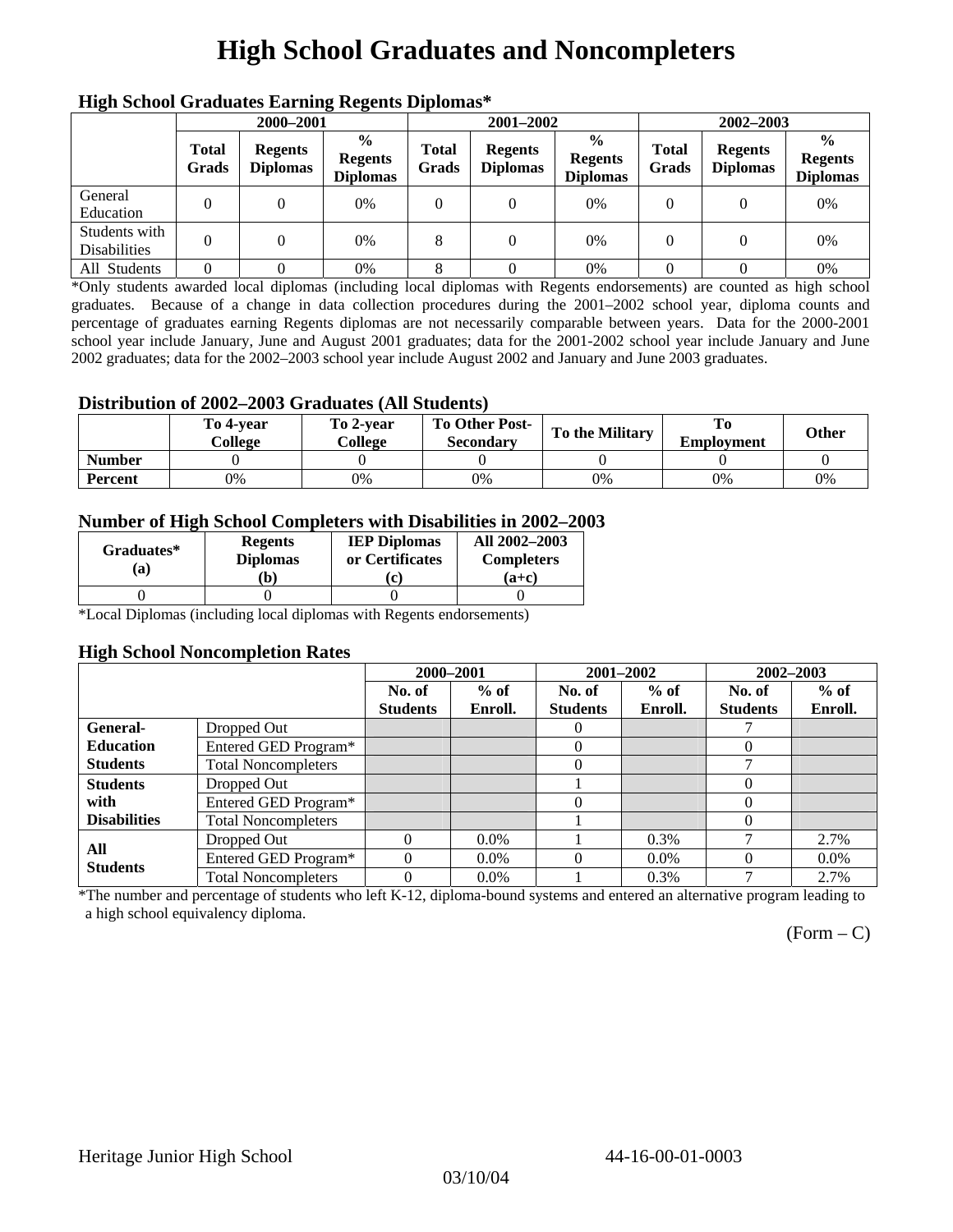## **Career Development and Occupational Studies (CDOS)**

## **Percentage of Students Documenting Self- and Career-Awareness Information and Career Exploration Activities, K–3**

| <b>Grades</b> | 2000-01 | $2001 - 02$ | $2002 - 03$ |
|---------------|---------|-------------|-------------|
| K–1           |         | $0\%$       | $0\%$       |
|               |         | $0\%$       | $0\%$       |

## **Students Developing a Career Plan, 4–12**

| <b>Grades</b> |                                      | $2000 - 01$ | $2001 - 02$ | $2002 - 03$ |
|---------------|--------------------------------------|-------------|-------------|-------------|
|               | Number of General-Education Students |             | 0           | $\Omega$    |
| $4 - 5$       | Number of Students with Disabilities |             | 0           | $\Omega$    |
|               | Number of All Students               |             | 0           | $\Omega$    |
|               | Percent of Enrollment                |             | 0%          | $0\%$       |
|               | Number of General-Education Students |             | 0           | 0           |
| $6 - 8$       | Number of Students with Disabilities |             | $\Omega$    | $\Omega$    |
|               | Number of All Students               |             | $\theta$    | $\Omega$    |
|               | Percent of Enrollment                |             | $0\%$       | $0\%$       |
|               | Number of General-Education Students |             | 0           | $\Omega$    |
| $9 - 12$      | Number of Students with Disabilities |             | 0           | $\Omega$    |
|               | Number of All Students               |             | $\Omega$    | $\Omega$    |
|               | Percent of Enrollment                |             | $0\%$       | 0%          |

## **Second Language Proficiency Examinations**

## **General-Education Students**

| <b>Test</b> | 2000-2001         |           |            | 2001-2002 | 2002-2003         |           |  |
|-------------|-------------------|-----------|------------|-----------|-------------------|-----------|--|
|             | <b>No. Tested</b> | % Passing | No. Tested | % Passing | <b>No. Tested</b> | % Passing |  |
| French      |                   | 84%       |            | $0\%$     |                   | 0%        |  |
| German      |                   | 0%        |            | 0%        |                   | 0%        |  |
| Italian     |                   | 62%       |            | 0%        |                   | 0%        |  |
| Latin       |                   | 0%        |            | 0%        |                   | 0%        |  |
| Spanish     | 120               | 73%       |            | 0%        |                   | 0%        |  |

## **Students with Disabilities**

| <b>Test</b> | 2000-2001         |           |            |                                                                           | 2002-2003 |    |  |
|-------------|-------------------|-----------|------------|---------------------------------------------------------------------------|-----------|----|--|
|             | <b>No. Tested</b> | % Passing | No. Tested | 2001-2002<br>% Passing<br><b>No. Tested</b><br>$0\%$<br>0%<br>0%<br>$0\%$ | % Passing |    |  |
| French      |                   | 0%        |            |                                                                           |           | 0% |  |
| German      |                   | 0%        |            |                                                                           |           | 0% |  |
| Italian     |                   | 0%        |            |                                                                           |           | 0% |  |
| Latin       |                   | 0%        |            |                                                                           |           | 0% |  |
| Spanish     |                   | 0%        |            | 0%                                                                        |           | 0% |  |

 <sup>(</sup>Form-D)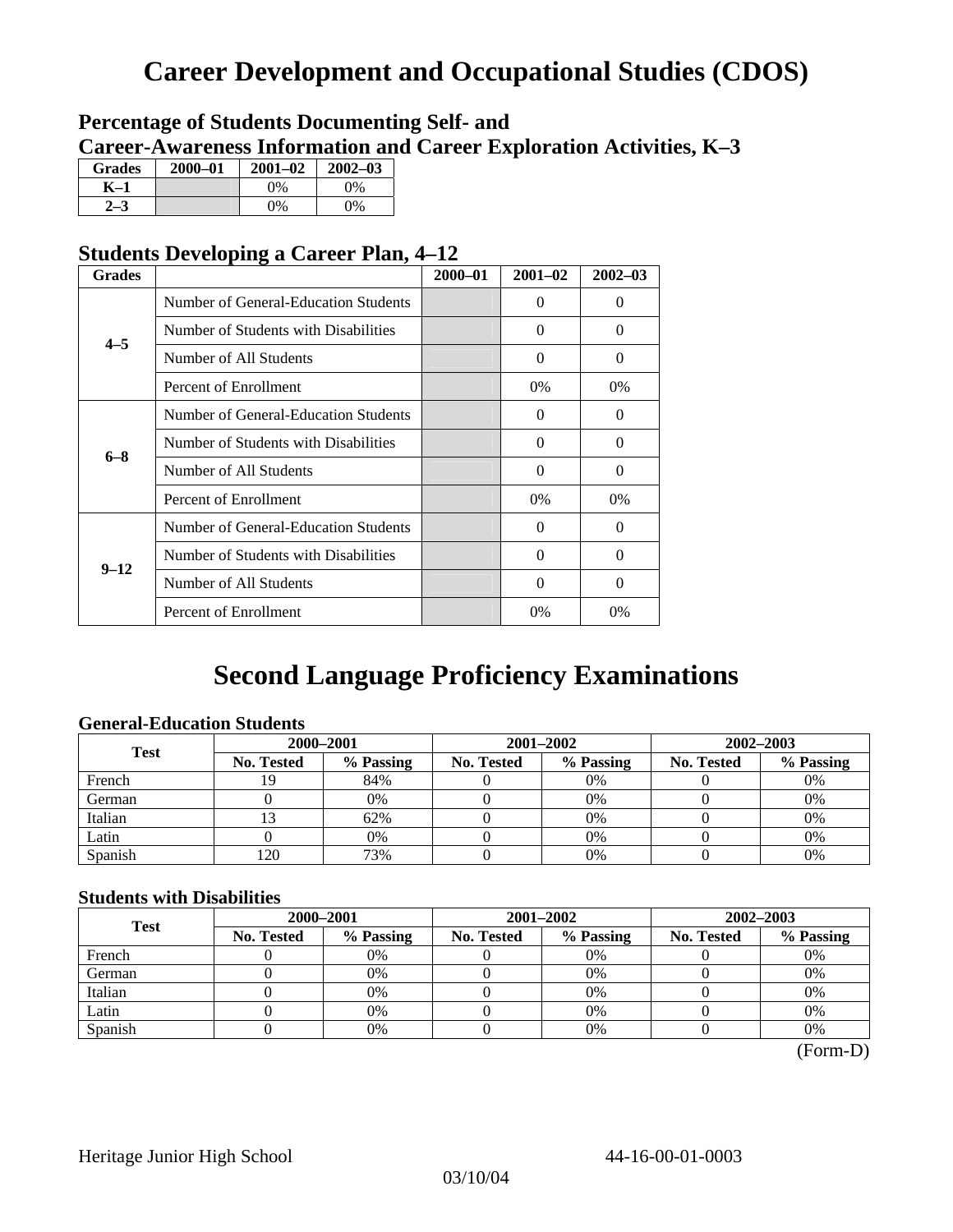# **Regents Competency Tests**

## **General-Education Students**

| <b>Test</b>           | 2000-2001  |           |            |                                                                                 | $2002 - 2003$ |    |  |
|-----------------------|------------|-----------|------------|---------------------------------------------------------------------------------|---------------|----|--|
|                       | No. Tested | % Passing | No. Tested | 2001-2002<br>% Passing<br><b>No. Tested</b><br>$0\%$<br>0%<br>$0\%$<br>0%<br>0% | % Passing     |    |  |
| <b>Mathematics</b>    |            | 0%        |            |                                                                                 |               | 0% |  |
| Science               |            | 0%        |            |                                                                                 |               | 0% |  |
| Reading               |            | 0%        |            |                                                                                 |               | 0% |  |
| Writing               |            | 0%        |            |                                                                                 |               | 0% |  |
| <b>Global Studies</b> |            | 0%        |            |                                                                                 |               | 0% |  |
| U.S. Hist & Gov't     |            | 0%        |            | 0%                                                                              |               | 0% |  |

### **Students with Disabilities**

| <b>Test</b>           | 2000-2001         |           |            | 2001-2002 | 2002-2003         |           |  |
|-----------------------|-------------------|-----------|------------|-----------|-------------------|-----------|--|
|                       | <b>No. Tested</b> | % Passing | No. Tested | % Passing | <b>No. Tested</b> | % Passing |  |
| <b>Mathematics</b>    |                   | 0%        |            | 67%       |                   | 0%        |  |
| Science               |                   | 0%        |            | 0%        |                   | 0%        |  |
| Reading               |                   | 0%        |            |           |                   | 0%        |  |
| Writing               |                   | 0%        |            |           |                   | 0%        |  |
| <b>Global Studies</b> |                   | 0%        |            |           |                   | 0%        |  |
| U.S. Hist & Gov't     |                   | 0%        |            | 0%        |                   | 0%        |  |

 $(Form - E)$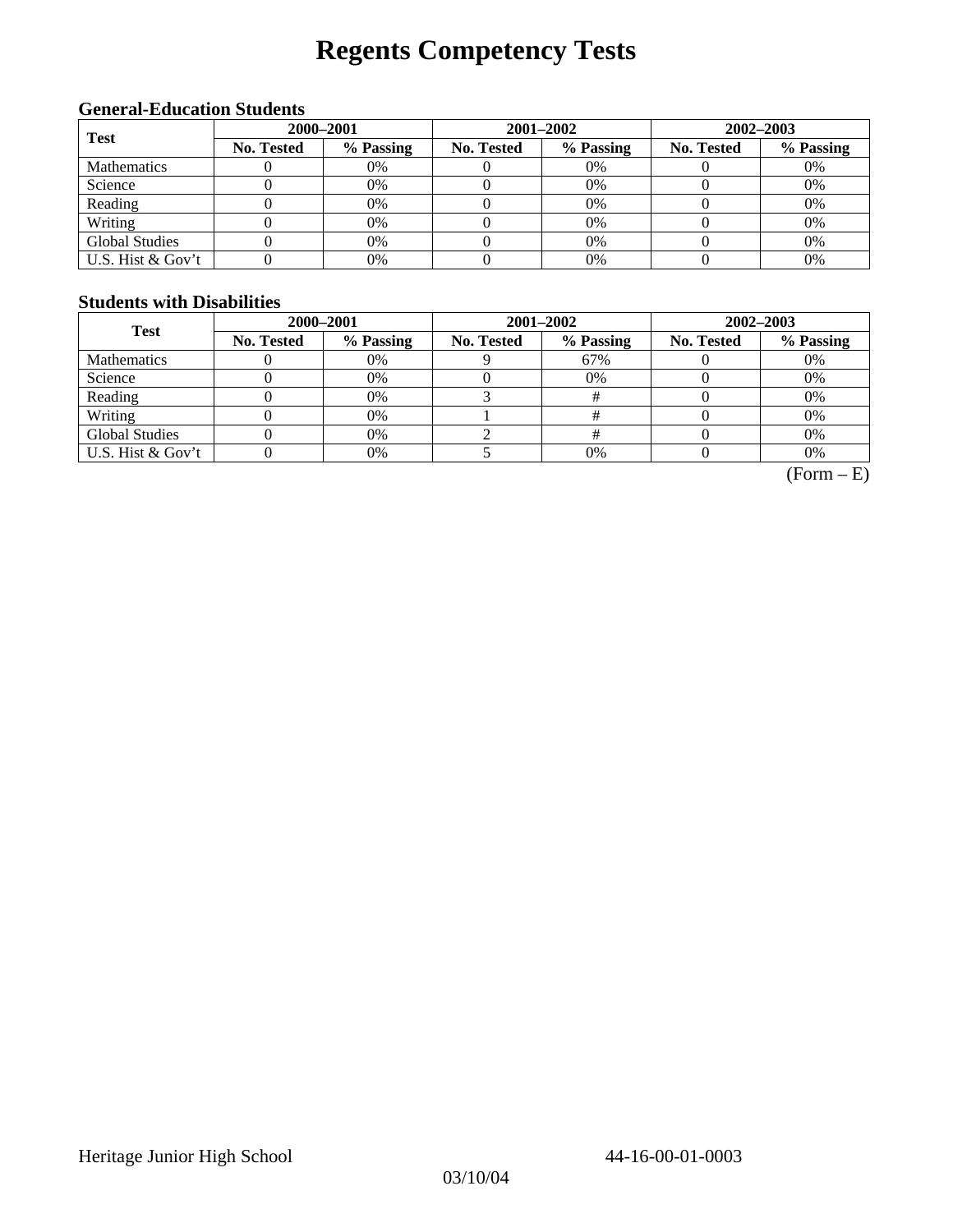|                                                                                           |                | <b>All Students</b>                 |                 |                  | <b>Students with Disabilities</b> |                  |  |
|-------------------------------------------------------------------------------------------|----------------|-------------------------------------|-----------------|------------------|-----------------------------------|------------------|--|
|                                                                                           | 2001           | 2002                                | 2003            | 2001             | 2002                              | 2003             |  |
|                                                                                           |                | <b>Comprehensive English</b>        |                 |                  |                                   |                  |  |
| <b>Number Tested</b>                                                                      | $\overline{0}$ | 8                                   | $\overline{c}$  | $\boldsymbol{0}$ | $\mathbf{0}$                      | $\overline{0}$   |  |
| Number Scoring 55-100                                                                     | $\overline{0}$ | 6                                   | $\#$            | $\boldsymbol{0}$ | $\overline{0}$                    | $\overline{0}$   |  |
| Number Scoring 65-100                                                                     | $\overline{0}$ | 3                                   | $\#$            | $\overline{0}$   | $\mathbf{0}$                      | $\overline{0}$   |  |
| Number Scoring 85-100                                                                     | $\overline{0}$ | $\overline{0}$                      | $\frac{1}{2}$   | $\overline{0}$   | $\overline{0}$                    | $\overline{0}$   |  |
| Percentage of Tested Scoring 55-100                                                       | 0%             | 75%                                 | $\overline{\#}$ | 0%               | 0%                                | 0%               |  |
| Percentage of Tested Scoring 65-100                                                       | 0%             | 38%                                 | $\#$            | 0%               | 0%                                | 0%               |  |
| Percentage of Tested Scoring 85-100                                                       | 0%             | 0%                                  | $\overline{\#}$ | 0%               | 0%                                | 0%               |  |
|                                                                                           |                | <b>Mathematics A</b>                |                 |                  |                                   |                  |  |
| Number Tested<br>$\boldsymbol{0}$<br>53<br>6<br>$\boldsymbol{0}$<br>$\boldsymbol{0}$<br>1 |                |                                     |                 |                  |                                   |                  |  |
| Number Scoring 55-100                                                                     | $\mathbf{0}$   | $\overline{2}$                      | 51              | $\mathbf{0}$     | $\overline{\overline{H}}$         | $\mathbf{0}$     |  |
| Number Scoring 65-100                                                                     | $\mathbf{0}$   | $\overline{2}$                      | 48              | $\mathbf{0}$     | $\#$                              | $\theta$         |  |
| Number Scoring 85-100                                                                     | $\overline{0}$ | $\boldsymbol{0}$                    | $\overline{2}$  | $\boldsymbol{0}$ | $\overline{\overline{H}}$         | $\boldsymbol{0}$ |  |
| Percentage of Tested Scoring 55-100                                                       | 0%             | 33%                                 | 96%             | 0%               | #                                 | 0%               |  |
| Percentage of Tested Scoring 65-100                                                       | 0%             | 33%                                 | 91%             | 0%               | $\overline{\overline{H}}$         | 0%               |  |
| Percentage of Tested Scoring 85-100                                                       | 0%             | 0%                                  | 4%              | 0%               | $\#$                              | 0%               |  |
| Mathematics B (first administered June 2001)                                              |                |                                     |                 |                  |                                   |                  |  |
| Number Tested                                                                             | $\Omega$       | $\overline{0}$                      | 10              | $\boldsymbol{0}$ | $\boldsymbol{0}$                  | $\overline{0}$   |  |
| Number Scoring 55-100                                                                     | $\overline{0}$ | $\overline{0}$                      | 10              | $\mathbf{0}$     | $\overline{0}$                    | $\overline{0}$   |  |
| Number Scoring 65-100                                                                     | $\overline{0}$ | $\overline{0}$                      | 10              | $\overline{0}$   | $\overline{0}$                    | $\overline{0}$   |  |
| Number Scoring 85-100                                                                     | $\overline{0}$ | $\overline{0}$                      | $\overline{2}$  | $\overline{0}$   | $\overline{0}$                    | $\theta$         |  |
| Percentage of Tested Scoring 55-100                                                       | 0%             | 0%                                  | 100%            | 0%               | 0%                                | 0%               |  |
| Percentage of Tested Scoring 65-100                                                       | 0%             | 0%                                  | 100%            | 0%               | 0%                                | 0%               |  |
| Percentage of Tested Scoring 85-100                                                       | 0%             | 0%                                  | 20%             | 0%               | 0%                                | 0%               |  |
|                                                                                           |                | <b>Global History and Geography</b> |                 |                  |                                   |                  |  |
| Number Tested                                                                             | $\theta$       | 13                                  | 0               | $\boldsymbol{0}$ | $\mathfrak{Z}$                    | $\boldsymbol{0}$ |  |
| Number Scoring 55-100                                                                     | $\overline{0}$ | 3                                   | $\overline{0}$  | $\overline{0}$   | $\#$                              | $\overline{0}$   |  |
| Number Scoring 65-100                                                                     | $\overline{0}$ | $\overline{2}$                      | $\overline{0}$  | $\mathbf{0}$     | $\overline{\overline{H}}$         | $\overline{0}$   |  |
| Number Scoring 85-100                                                                     | $\overline{0}$ | $\overline{0}$                      | $\overline{0}$  | $\mathbf{0}$     | #                                 | $\overline{0}$   |  |
| Percentage of Tested Scoring 55-100                                                       | 0%             | 23%                                 | 0%              | 0%               | $\overline{\#}$                   | 0%               |  |
| Percentage of Tested Scoring 65-100                                                       | 0%             | 15%                                 | 0%              | 0%               | $\#$                              | 0%               |  |
| Percentage of Tested Scoring 85-100                                                       | 0%             | $\overline{0\%}$                    | 0%              | 0%               | $\overline{\#}$                   | 0%               |  |
| U.S. History and Government (first administered June 2001)                                |                |                                     |                 |                  |                                   |                  |  |
| Number Tested                                                                             | $\theta$       | 17                                  | $\theta$        | $\theta$         | 3                                 | $\overline{0}$   |  |
| Number Scoring 55-100                                                                     | $\overline{0}$ | 9                                   | $\overline{0}$  | $\overline{0}$   | #                                 | $\overline{0}$   |  |
| Number Scoring 65-100                                                                     | $\overline{0}$ | $\overline{2}$                      | $\overline{0}$  | $\overline{0}$   | #                                 | $\overline{0}$   |  |
| Number Scoring 85-100                                                                     | $\overline{0}$ | $\overline{0}$                      | $\overline{0}$  | $\overline{0}$   | $\overline{\#}$                   | $\overline{0}$   |  |
| Percentage of Tested Scoring 55-100                                                       | 0%             | 53%                                 | 0%              | 0%               | $\#$                              | 0%               |  |
| Percentage of Tested Scoring 65-100                                                       | 0%             | 12%                                 | 0%              | 0%               | $\overline{\#}$                   | 0%               |  |
| Percentage of Tested Scoring 85-100                                                       | 0%             | 0%                                  | 0%              | 0%               | #                                 | 0%               |  |

 $(Form - F)$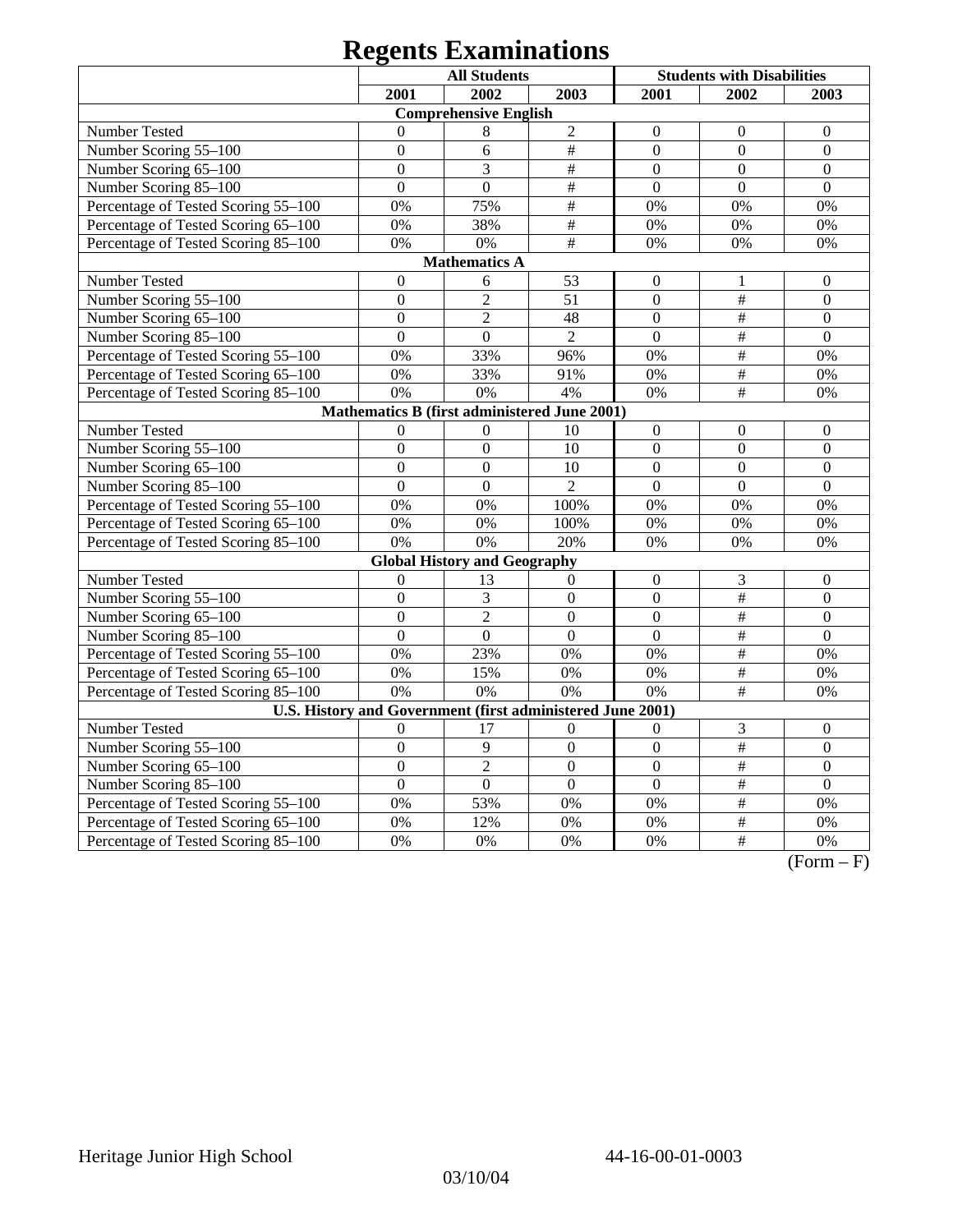|                                                               |      | <b>All Students</b>                                       |                  | <b>Students with Disabilities</b> |                  |                  |  |
|---------------------------------------------------------------|------|-----------------------------------------------------------|------------------|-----------------------------------|------------------|------------------|--|
|                                                               | 2001 | 2002                                                      | 2003             | 2001                              | 2002             | 2003             |  |
|                                                               |      | Living Environment (first administered June 2001)         |                  |                                   |                  |                  |  |
| Number Tested                                                 | 145  | 104                                                       | 144              | $\boldsymbol{0}$                  | 3                | 1                |  |
| Number Scoring 55-100                                         | 136  | 93                                                        | 135              | $\overline{0}$                    | $\#$             | $\#$             |  |
| Number Scoring 65-100                                         | 119  | 88                                                        | 112              | $\overline{0}$                    | $\#$             | #                |  |
| Number Scoring 85-100                                         | 9    | 8                                                         | 12               | $\overline{0}$                    | $\#$             | $\#$             |  |
| Percentage of Tested Scoring 55-100                           | 94%  | 89%                                                       | 94%              | 0%                                | $\#$             | $\#$             |  |
| Percentage of Tested Scoring 65-100                           | 82%  | 85%                                                       | 78%              | 0%                                | $\#$             | $\#$             |  |
| Percentage of Tested Scoring 85-100                           | 6%   | 8%                                                        | 8%               | 0%                                | #                | #                |  |
| Physical Setting/Earth Science (first administered June 2001) |      |                                                           |                  |                                   |                  |                  |  |
| Number Tested                                                 | 62   | 9                                                         | 56               | $\theta$                          | $\mathbf{1}$     |                  |  |
| Number Scoring 55-100                                         | 61   | $\,8\,$                                                   | $\overline{54}$  | $\boldsymbol{0}$                  | $\#$             | $\#$             |  |
| Number Scoring 65-100                                         | 55   | 6                                                         | 51               | $\boldsymbol{0}$                  | $\#$             | $\#$             |  |
| Number Scoring 85-100                                         | 7    | $\theta$                                                  | 16               | $\theta$                          | $\#$             | $\#$             |  |
| Percentage of Tested Scoring 55-100                           | 98%  | 89%                                                       | 96%              | 0%                                | $\#$             | $\#$             |  |
| Percentage of Tested Scoring 65-100                           | 89%  | 67%                                                       | 91%              | 0%                                | #                | #                |  |
| Percentage of Tested Scoring 85-100                           | 11%  | 0%                                                        | 29%              | 0%                                | $\#$             | $\#$             |  |
|                                                               |      | Physical Setting/Chemistry (first administered June 2002) |                  |                                   |                  |                  |  |
| Number Tested                                                 |      | $\boldsymbol{0}$                                          | $\boldsymbol{0}$ |                                   | $\boldsymbol{0}$ | $\theta$         |  |
| Number Scoring 55-100                                         |      | $\mathbf{0}$                                              | $\boldsymbol{0}$ |                                   | $\mathbf{0}$     | $\boldsymbol{0}$ |  |
| Number Scoring 65-100                                         |      | $\Omega$                                                  | $\overline{0}$   |                                   | $\mathbf{0}$     | $\mathbf{0}$     |  |
| Number Scoring 85-100                                         |      | $\overline{0}$                                            | $\overline{0}$   |                                   | $\Omega$         | $\overline{0}$   |  |
| Percentage of Tested Scoring 55-100                           |      | 0%                                                        | 0%               |                                   | 0%               | 0%               |  |
| Percentage of Tested Scoring 65-100                           |      | 0%                                                        | 0%               |                                   | $0\%$            | 0%               |  |
| Percentage of Tested Scoring 85-100                           |      | 0%                                                        | 0%               |                                   | 0%               | 0%               |  |
|                                                               |      | Physical Setting/Physics (first administered June 2002)*  |                  |                                   |                  |                  |  |
| Number Tested                                                 |      |                                                           |                  |                                   |                  |                  |  |
| Number Scoring 55-100                                         |      |                                                           |                  |                                   |                  |                  |  |
| Number Scoring 65-100                                         |      |                                                           |                  |                                   |                  |                  |  |
| Number Scoring 85-100                                         |      |                                                           |                  |                                   |                  |                  |  |
| Percentage of Tested Scoring 55-100                           |      |                                                           |                  |                                   |                  |                  |  |
| Percentage of Tested Scoring 65-100                           |      |                                                           |                  |                                   |                  |                  |  |
| Percentage of Tested Scoring 85-100                           |      |                                                           |                  |                                   |                  |                  |  |

\* Physical Setting/Physics results are not included in the report card because the Department is issuing a new conversion chart for this assessment. Data currently available to the Department are based on the original conversion chart for the assessment.

 $(Form - G)$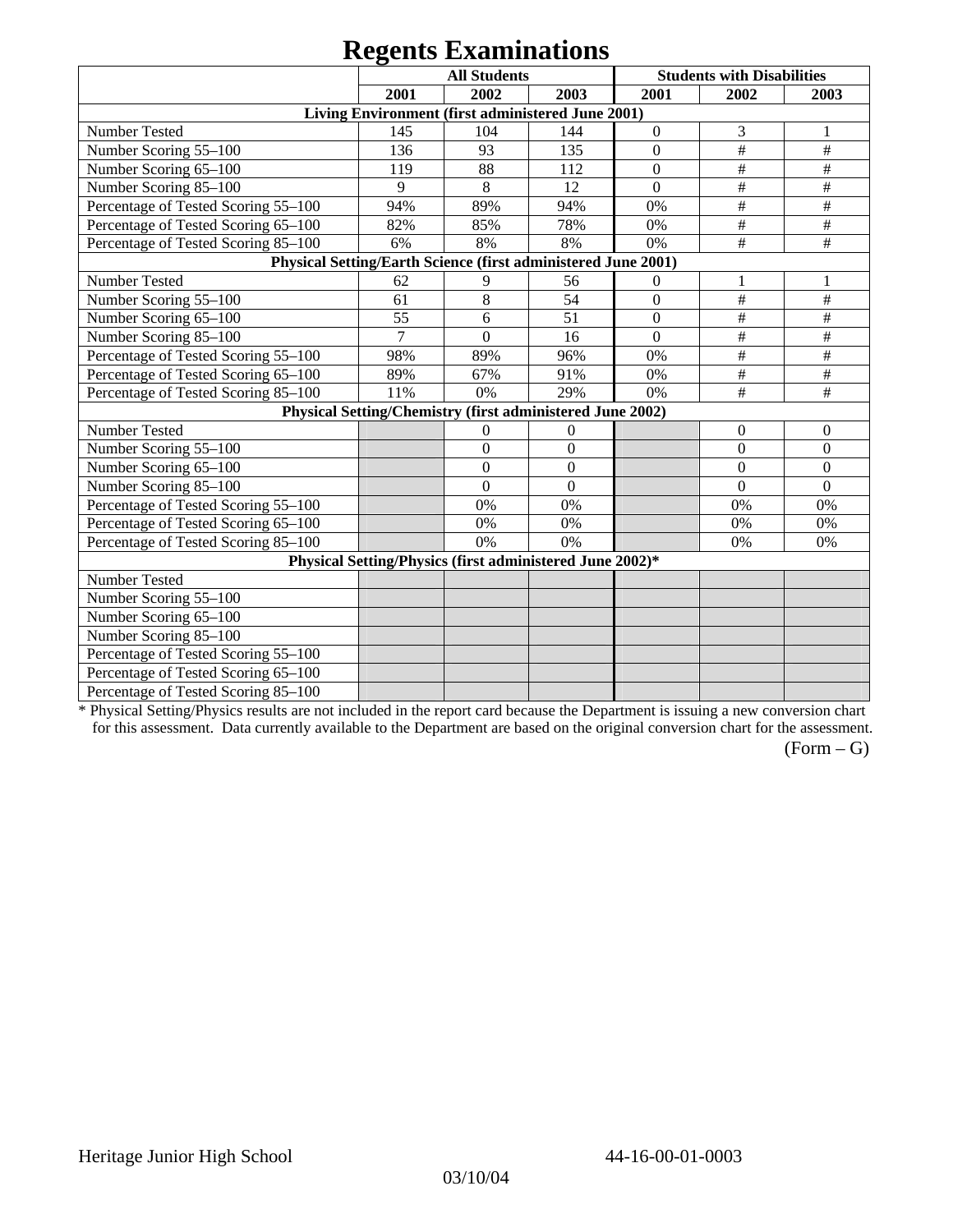|                                     |                  | <b>All Students</b>          |                  | <b>Students with Disabilities</b> |                  |                       |
|-------------------------------------|------------------|------------------------------|------------------|-----------------------------------|------------------|-----------------------|
|                                     | 2001             | 2002                         | 2003             | 2001                              | 2002             | 2003                  |
|                                     |                  | <b>Comprehensive French</b>  |                  |                                   |                  |                       |
| Number Tested                       | 0                | 0                            | $\boldsymbol{0}$ | $\mathbf{0}$                      | $\boldsymbol{0}$ | $\theta$              |
| Number Scoring 55-100               | $\overline{0}$   | $\theta$                     | $\mathbf{0}$     | $\overline{0}$                    | $\boldsymbol{0}$ | $\boldsymbol{0}$      |
| Number Scoring 65-100               | $\overline{0}$   | $\overline{0}$               | $\overline{0}$   | $\overline{0}$                    | $\mathbf{0}$     | $\overline{0}$        |
| Number Scoring 85-100               | $\overline{0}$   | $\overline{0}$               | $\overline{0}$   | $\overline{0}$                    | $\mathbf{0}$     | $\overline{0}$        |
| Percentage of Tested Scoring 55-100 | 0%               | 0%                           | 0%               | 0%                                | 0%               | 0%                    |
| Percentage of Tested Scoring 65-100 | $0\%$            | 0%                           | 0%               | 0%                                | 0%               | 0%                    |
| Percentage of Tested Scoring 85-100 | 0%               | 0%                           | 0%               | 0%                                | 0%               | 0%                    |
|                                     |                  | <b>Comprehensive Italian</b> |                  |                                   |                  |                       |
| Number Tested                       | $\Omega$         | $\boldsymbol{0}$             | $\boldsymbol{0}$ | $\boldsymbol{0}$                  | $\boldsymbol{0}$ | $\boldsymbol{0}$      |
| Number Scoring 55-100               | $\overline{0}$   | $\mathbf{0}$                 | $\mathbf{0}$     | $\overline{0}$                    | $\boldsymbol{0}$ | $\boldsymbol{0}$      |
| Number Scoring 65-100               | $\overline{0}$   | $\mathbf{0}$                 | $\overline{0}$   | $\overline{0}$                    | $\mathbf{0}$     | $\boldsymbol{0}$      |
| Number Scoring 85-100               | $\overline{0}$   | $\mathbf{0}$                 | $\overline{0}$   | $\overline{0}$                    | $\mathbf{0}$     | $\mathbf{0}$          |
| Percentage of Tested Scoring 55-100 | 0%               | 0%                           | 0%               | 0%                                | 0%               | 0%                    |
| Percentage of Tested Scoring 65-100 | $0\%$            | 0%                           | 0%               | 0%                                | 0%               | 0%                    |
| Percentage of Tested Scoring 85-100 | 0%               | 0%                           | 0%               | 0%                                | 0%               | 0%                    |
|                                     |                  | <b>Comprehensive German</b>  |                  |                                   |                  |                       |
| Number Tested                       | $\mathbf{0}$     | 0                            | $\boldsymbol{0}$ | $\boldsymbol{0}$                  | $\boldsymbol{0}$ | $\boldsymbol{0}$      |
| Number Scoring 55-100               | $\overline{0}$   | $\mathbf{0}$                 | $\mathbf{0}$     | $\boldsymbol{0}$                  | $\boldsymbol{0}$ | $\boldsymbol{0}$      |
| Number Scoring 65-100               | $\overline{0}$   | $\overline{0}$               | $\overline{0}$   | $\overline{0}$                    | $\mathbf{0}$     | $\overline{0}$        |
| Number Scoring 85-100               | $\overline{0}$   | $\overline{0}$               | $\overline{0}$   | $\overline{0}$                    | $\mathbf{0}$     | $\overline{0}$        |
| Percentage of Tested Scoring 55-100 | 0%               | 0%                           | 0%               | 0%                                | 0%               | 0%                    |
| Percentage of Tested Scoring 65-100 | $0\%$            | 0%                           | 0%               | 0%                                | 0%               | 0%                    |
| Percentage of Tested Scoring 85-100 | 0%               | 0%                           | 0%               | 0%                                | 0%               | 0%                    |
|                                     |                  | <b>Comprehensive Hebrew</b>  |                  |                                   |                  |                       |
| Number Tested                       | $\mathbf{0}$     | $\theta$                     | $\boldsymbol{0}$ | $\boldsymbol{0}$                  | $\boldsymbol{0}$ | $\boldsymbol{0}$      |
| Number Scoring 55-100               | $\overline{0}$   | $\mathbf{0}$                 | $\mathbf{0}$     | $\overline{0}$                    | $\mathbf{0}$     | $\mathbf{0}$          |
| Number Scoring 65-100               | $\overline{0}$   | $\mathbf{0}$                 | $\overline{0}$   | $\overline{0}$                    | $\mathbf{0}$     | $\mathbf{0}$          |
| Number Scoring 85-100               | $\overline{0}$   | $\mathbf{0}$                 | $\overline{0}$   | $\overline{0}$                    | $\mathbf{0}$     | $\mathbf{0}$          |
| Percentage of Tested Scoring 55-100 | 0%               | 0%                           | 0%               | 0%                                | 0%               | 0%                    |
| Percentage of Tested Scoring 65-100 | $0\%$            | 0%                           | 0%               | 0%                                | 0%               | 0%                    |
| Percentage of Tested Scoring 85-100 | 0%               | 0%                           | 0%               | 0%                                | 0%               | 0%                    |
|                                     |                  | <b>Comprehensive Spanish</b> |                  |                                   |                  |                       |
| Number Tested                       | 13               | 3                            | $\boldsymbol{0}$ | $\boldsymbol{0}$                  | $\boldsymbol{0}$ | $\boldsymbol{0}$      |
| Number Scoring 55-100               | 13               | $\overline{\ddot{\pi}}$      | $\mathbf{0}$     | $\overline{0}$                    | $\mathbf{0}$     | $\overline{0}$        |
| Number Scoring 65–100               | 13               | $\overline{\#}$              | $\boldsymbol{0}$ | $\theta$                          | $\theta$         | $\theta$              |
| Number Scoring 85-100               | 13               | $\frac{1}{2}$                | $\overline{0}$   | $\overline{0}$                    | $\overline{0}$   | $\overline{0}$        |
| Percentage of Tested Scoring 55-100 | 100%             | $\frac{1}{2}$                | 0%               | 0%                                | $0\%$            | 0%                    |
| Percentage of Tested Scoring 65-100 | 100%             | $\frac{1}{2}$                | $0\%$            | $0\%$                             | $0\%$            | 0%                    |
| Percentage of Tested Scoring 85-100 | 100%             | $\overline{\ddot{\pi}}$      | 0%               | $0\%$                             | $0\%$            | 0%                    |
|                                     |                  | <b>Comprehensive Latin</b>   |                  |                                   |                  |                       |
| Number Tested                       | $\mathbf{0}$     | $\theta$                     | $\boldsymbol{0}$ | $\mathbf{0}$                      | $\mathbf{0}$     | $\boldsymbol{0}$      |
| Number Scoring 55-100               | $\boldsymbol{0}$ | $\boldsymbol{0}$             | $\boldsymbol{0}$ | $\boldsymbol{0}$                  | $\boldsymbol{0}$ | $\boldsymbol{0}$      |
| Number Scoring 65-100               | $\boldsymbol{0}$ | $\boldsymbol{0}$             | $\boldsymbol{0}$ | $\boldsymbol{0}$                  | $\boldsymbol{0}$ | $\overline{0}$        |
| Number Scoring 85-100               | $\overline{0}$   | $\boldsymbol{0}$             | $\mathbf{0}$     | $\boldsymbol{0}$                  | $\boldsymbol{0}$ | $\overline{0}$        |
| Percentage of Tested Scoring 55-100 | $0\%$            | 0%                           | 0%               | 0%                                | $0\%$            | 0%                    |
| Percentage of Tested Scoring 65-100 | $0\%$            | 0%                           | $0\%$            | 0%                                | 0%               | 0%                    |
| Percentage of Tested Scoring 85-100 | $0\%$            | $0\%$                        | $0\%$            | $0\%$                             | 0%               | $0\%$<br>$\mathbf{T}$ |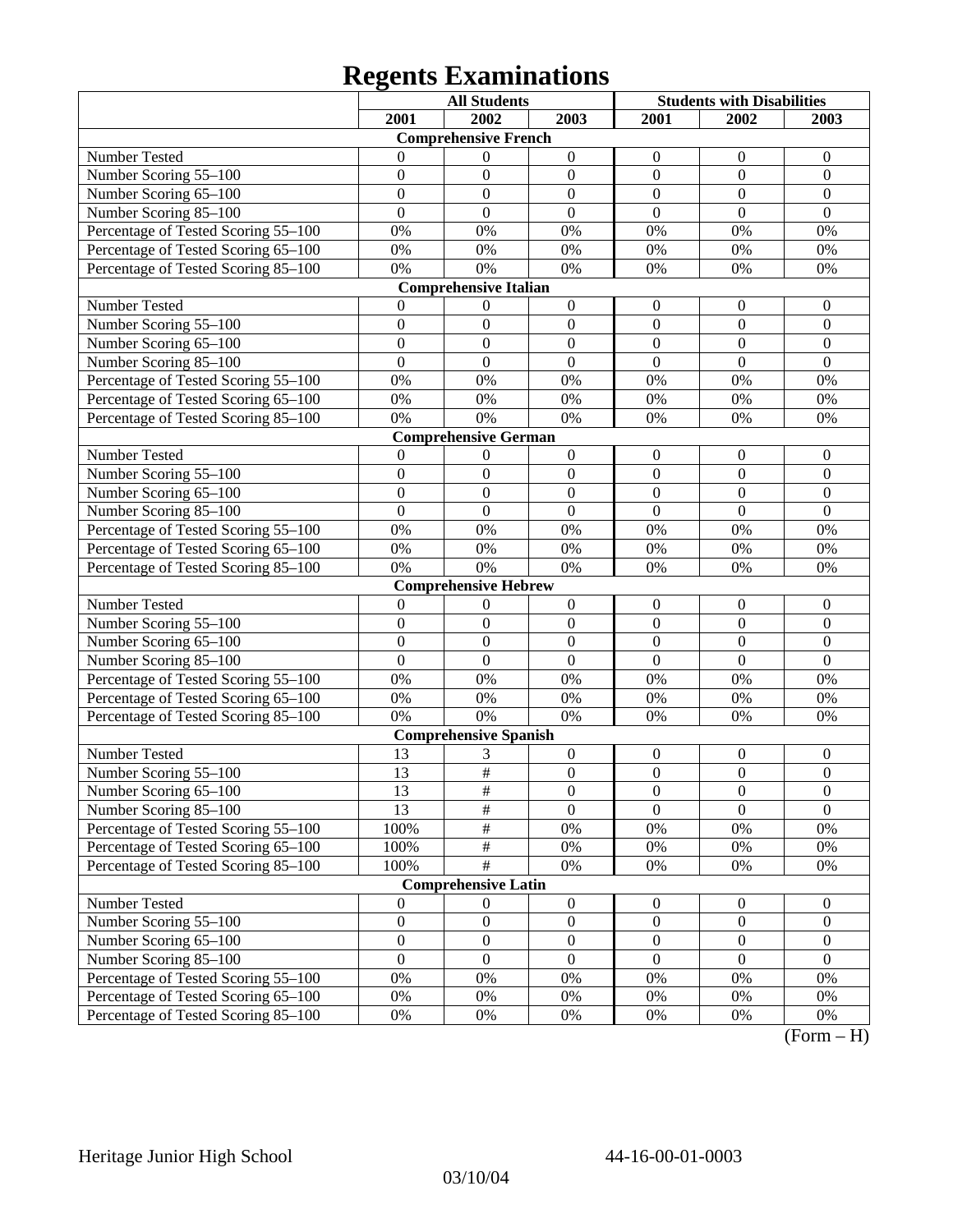|                                                                    | <b>All Students</b> |                                           |              |          | <b>Students with Disabilities</b> |          |  |  |
|--------------------------------------------------------------------|---------------------|-------------------------------------------|--------------|----------|-----------------------------------|----------|--|--|
|                                                                    | 2001                | 2002                                      | 2003         | 2001     | 2002                              | 2003     |  |  |
| Sequential Mathematics, Course II (last administered January 2003) |                     |                                           |              |          |                                   |          |  |  |
| Number Tested                                                      | 55                  | 3                                         | $\Omega$     | $\theta$ | 0                                 | $\theta$ |  |  |
| Number Scoring 55-100                                              | 49                  | #                                         | $\theta$     | $\theta$ | $\theta$                          | 0        |  |  |
| Number Scoring 65-100                                              | 48                  | #                                         | $\mathbf{0}$ | $\theta$ | $\theta$                          | $\theta$ |  |  |
| Number Scoring 85-100                                              | 22                  | #                                         | $\Omega$     | $\theta$ | $\theta$                          | $\Omega$ |  |  |
| Percentage of Tested Scoring 55-100                                | 89%                 | #                                         | 0%           | 0%       | $0\%$                             | $0\%$    |  |  |
| Percentage of Tested Scoring 65-100                                | 87%                 | #                                         | 0%           | 0%       | $0\%$                             | $0\%$    |  |  |
| Percentage of Tested Scoring 85-100                                | 40%                 | #                                         | 0%           | 0%       | $0\%$                             | $0\%$    |  |  |
|                                                                    |                     | <b>Sequential Mathematics, Course III</b> |              |          |                                   |          |  |  |
| <b>Number Tested</b>                                               | 0                   | 0                                         | $\Omega$     | $\theta$ | $\Omega$                          | $\Omega$ |  |  |
| Number Scoring 55–100                                              | $\Omega$            | $\Omega$                                  | $\Omega$     | $\Omega$ | $\Omega$                          | $\Omega$ |  |  |
| Number Scoring 65-100                                              | $\theta$            | $\Omega$                                  | $\Omega$     | $\Omega$ | $\Omega$                          | $\Omega$ |  |  |
| Number Scoring 85-100                                              | $\Omega$            | $\Omega$                                  | $\Omega$     | $\Omega$ | $\Omega$                          | $\Omega$ |  |  |
| Percentage of Tested Scoring 55-100                                | 0%                  | 0%                                        | 0%           | 0%       | $0\%$                             | $0\%$    |  |  |
| Percentage of Tested Scoring 65-100                                | 0%                  | 0%                                        | 0%           | 0%       | $0\%$                             | $0\%$    |  |  |
| Percentage of Tested Scoring 85-100                                | 0%                  | 0%                                        | 0%           | 0%       | $0\%$                             | 0%       |  |  |

 $\overline{(Form-I)}$